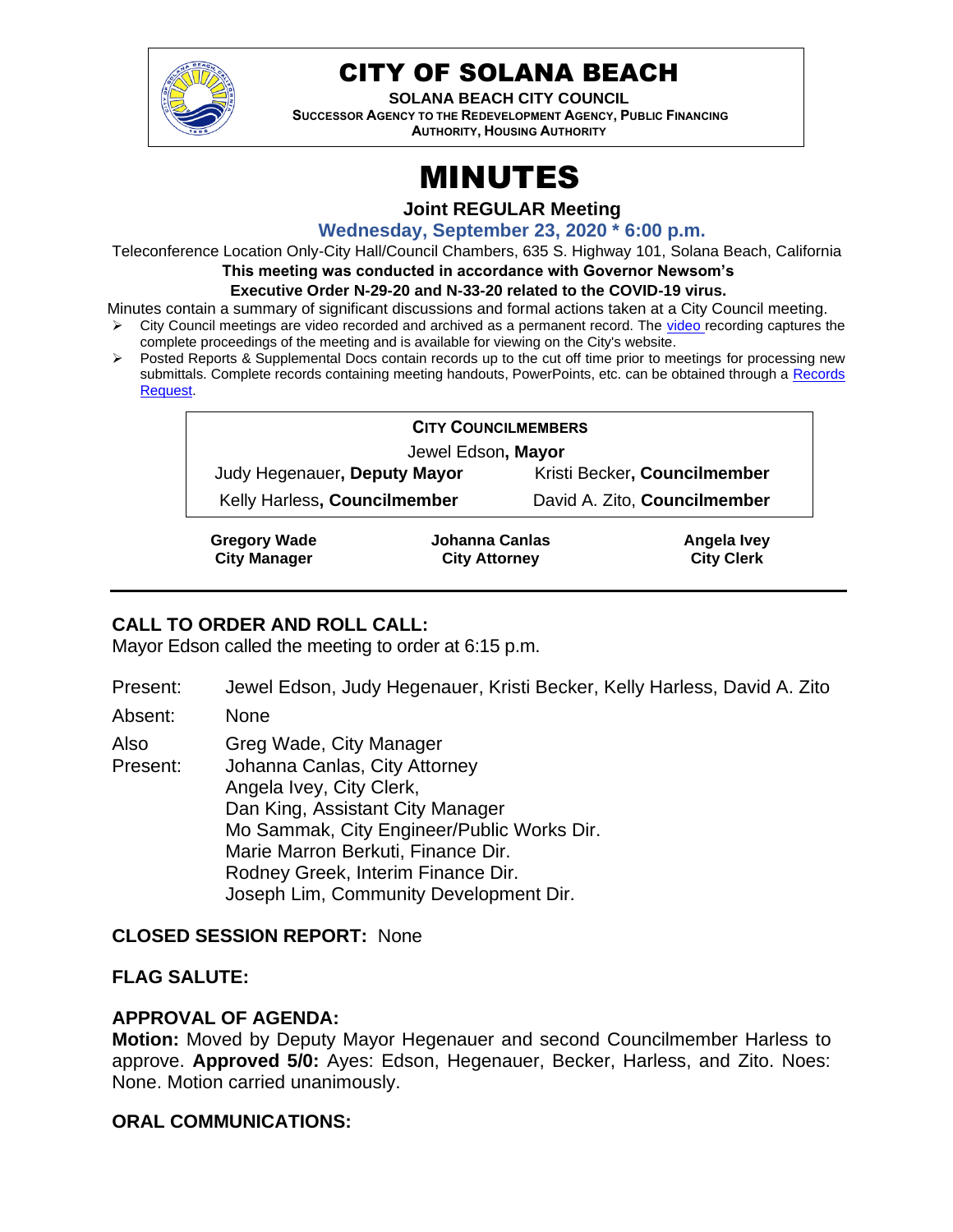Lisa Montes, Vice President, La Colonia Community Foundation, Inc., announced a Free Food Distribution event for Solana Beach residents on Monday, September 28, 2020 from 12:30 p.m. to 2:30 p.m. at the La Colonia Community Center parking lot.

Kathleen Lippitt urged voters to oppose Measure S because it puts local land use control at risk and because out-of-towners are exploiting residents for profit.

# **COUNCIL COMMUNITY ANNOUNCEMENTS / COMMENTARY:**

Council reported community announcements and events.

# **A. CONSENT CALENDAR:** (Action Items) (A.1. - A.3.)

# **A.1. Minutes of the City Council.**

Recommendation: That the City Council

1. Approve the Minutes of the following City Council meetings August 28, 2019; July 1, 2020 and July 8, 2020.

Approved Minutes [http://www.ci.solana-beach.ca.us/index.asp?SEC=F0F1200D-21C6-4A88-8AE1-0BC07C1A81A7&Type=B\\_BASIC](http://www.ci.solana-beach.ca.us/index.asp?SEC=F0F1200D-21C6-4A88-8AE1-0BC07C1A81A7&Type=B_BASIC)

**Motion:** Moved by Councilmember Becker and second by Councilmember Harless to approve. **Approved 5/0:** Ayes: Edson, Hegenauer, Becker, Harless, and Zito. Noes: None. Motion carried unanimously.

#### **A.2. Register of Demands.** (File 0300-30)

Recommendation: That the City Council

1. Ratify the list of demands for August 22, 2020 – September 4, 2020.

# [Item A.2. Report \(click here\)](https://solanabeach.govoffice3.com/vertical/Sites/%7B840804C2-F869-4904-9AE3-720581350CE7%7D/uploads/Item_A.2._Report_(click_here)_09-23-20_O.pdf)

**Motion:** Moved by Councilmember Becker and second by Councilmember Harless to approve. **Approved 5/0:** Ayes: Edson, Hegenauer, Becker, Harless, and Zito. Noes: None. Motion carried unanimously.

# **A.3. General Fund Adopted Budget Changes for Fiscal Year 2020/21.** (File 0330-30)

Recommendation: That the City Council

1. Receive the report listing changes made to the FY 2020-2021 General Fund Adopted Budget.

# [Item A.3. Report \(click here\)](https://solanabeach.govoffice3.com/vertical/Sites/%7B840804C2-F869-4904-9AE3-720581350CE7%7D/uploads/Item_A.3._Report_(click_here)_09-23-20_O.pdf)

**Motion:** Moved by Councilmember Becker and second by Councilmember Harless to approve. **Approved 5/0:** Ayes: Edson, Hegenauer, Becker, Harless, and Zito. Noes: None. Motion carried unanimously.

# **B. PUBLIC HEARINGS:** None

# **C. STAFF REPORTS: (C.1. – C.5.)**

# **C.1. General Fund Update (Unaudited) for Fiscal Year 2019/20.** (0300-80)

The Staff recommends that the City Council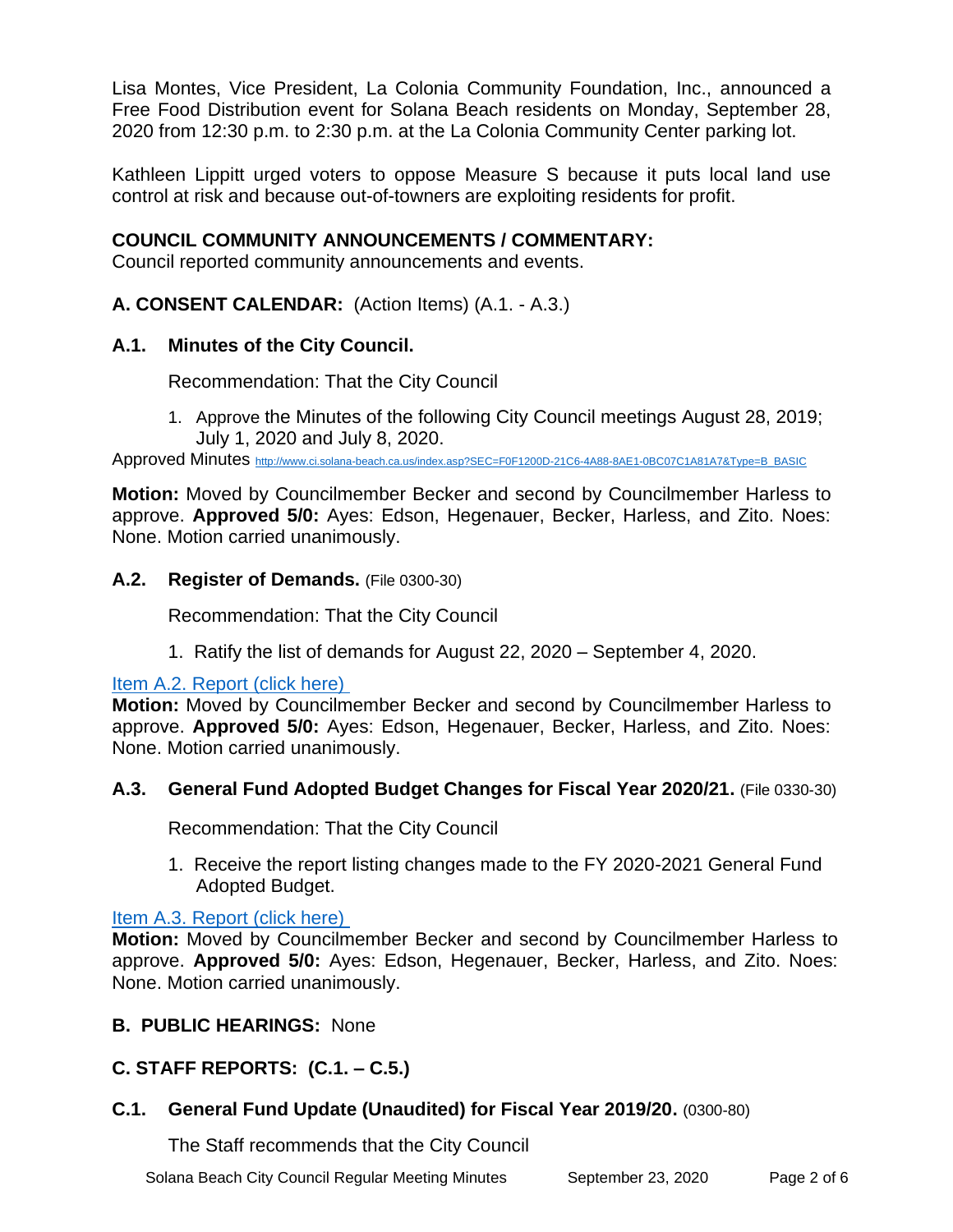- 1. Approve **Resolution 2020-129** authorizing the City Treasurer to amend appropriations in the FY 2019/20 budget to bring the Camp Programs Special Revenue fund to a zero-fund balance amount as of June 30, 2020 as follows:
	- a. General Fund Increase in Transfers Out
	- b. Camp Programs Increase in Transfers In
	- c. In an amount as determined by the Finance Department

[Item C.1. Report \(click here\)](https://solanabeach.govoffice3.com/vertical/Sites/%7B840804C2-F869-4904-9AE3-720581350CE7%7D/uploads/Item_C.1._Report_(click_here)_09-23-20_O.pdf) 

#### [C.1. Staff Report Update 1](https://solanabeach.govoffice3.com/vertical/Sites/%7B840804C2-F869-4904-9AE3-720581350CE7%7D/uploads/C.1._Staff_Report_Update_1_(09-23-20).pdf)

Greg Wade, City Manager, introduced the item.

Marie Marron Berkuti, Finance Director, presented a PowerPoint (on file).

Council and Staff discussed the Camp Programs deficit, sales tax forecast, use of surplus funds, Budget & Finance Committee comments, and to include a column of prior year actuals in future presentations.

**Motion:** Moved by Councilmember Zito and second by Mayor Edson to approve Staff recommendation with modifications to zero out the Camps Programs fund balance, up to a maximum of \$380,000, and allocate \$250,000 to the PARS Trust Fund. **Approved 5/0:** Ayes: Edson, Hegenauer, Becker, Harless, and Zito. Noes: None. Motion carried unanimously.

Greg Wade, City Manager, spoke about Marie Berkuti's 14 years of service to the City, her ability to clarify governmental fund accounting; and on behalf of Staff, wished her the best in her retirement.

Ed Murphy, on behalf of the Budget & Finance Commission, thanked Marie for her guidance, patience, conservative fiscal management, being a good steward of City finances, and her integrity. He said she had been knowledgeable of the big picture, paid attention to details, and that it had been a pleasure to work with these many years.

Mayor Edson presented a proclamation on behalf of the City in recognition of retiring Finance Director Marie Berkuti for her 14-year career with the Solana Beach and wishing her well in her retirement.

Marie Berkuti expressed appreciation to the Finance team Staff members, and said she was grateful for everyone's words of kindness.

# **C.2. Quarterly Investment Report.** (0350-44)

The Staff recommends that the City Council

1. Accept and file the attached Cash and Investment Report for the quarter ended June 30, 2020.

*Posted Reports & Supplemental Docs contain records up to the cut off time, prior to the start of the meeting, for processing new submittals. The final official record containing handouts, PowerPoints, etc. can be obtained through a Records Request to the City Clerk's Office.*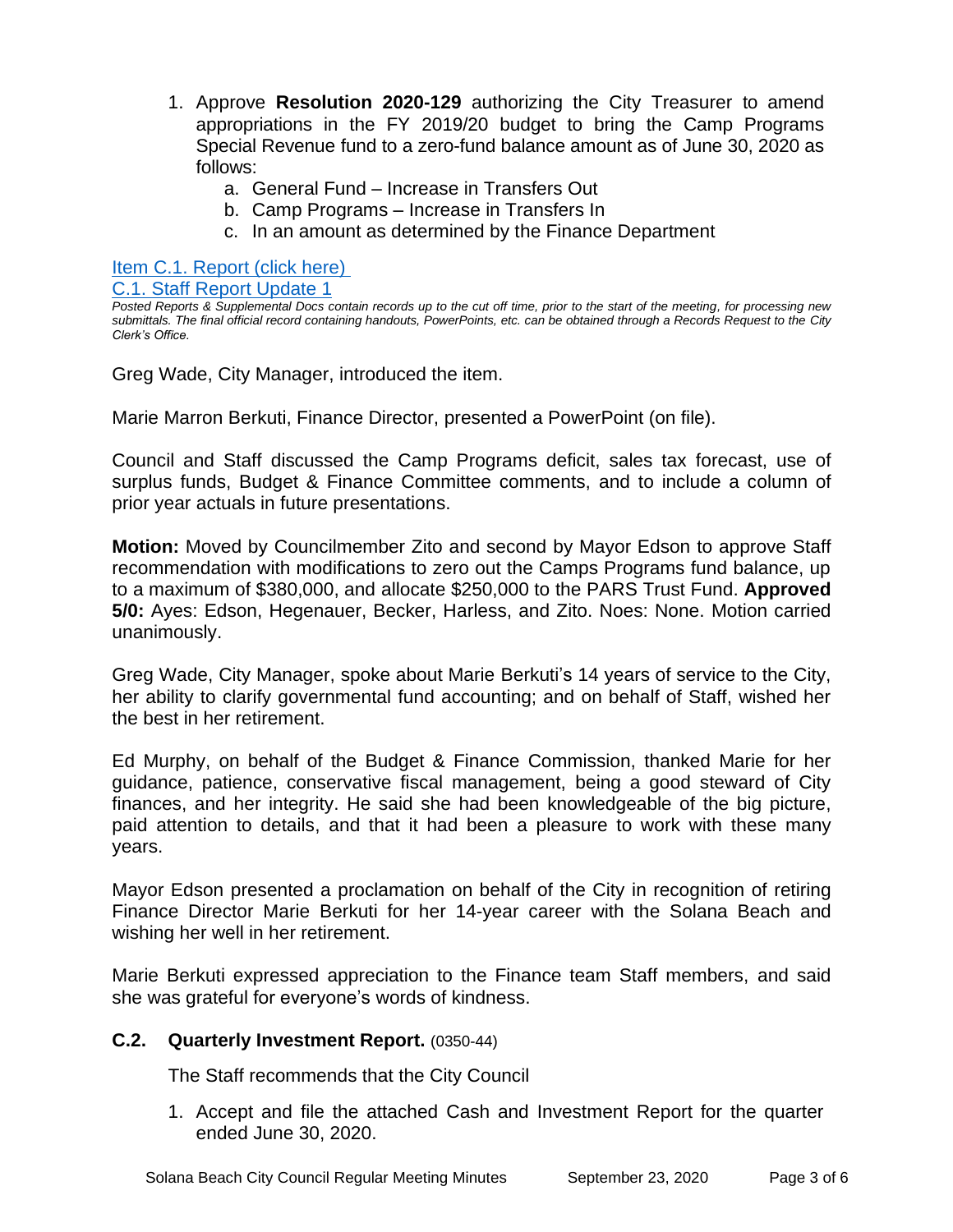[Item C.2. Report \(click here\)](https://solanabeach.govoffice3.com/vertical/Sites/%7B840804C2-F869-4904-9AE3-720581350CE7%7D/uploads/Item_C.2._Report_(click_here)_09-23-20_O.pdf)  [C.2. Supplemental Items \(9-23 1130am\)](https://solanabeach.govoffice3.com/vertical/Sites/%7B840804C2-F869-4904-9AE3-720581350CE7%7D/uploads/C.2._-_Supplemental_Items_(9-23-20_1130am)_-_O.pdf)

*Posted Reports & Supplemental Docs contain records up to the cut off time, prior to the start of the meeting, for processing new submittals. The final official record containing handouts, PowerPoints, etc. can be obtained through a Records Request to the City Clerk's Office.*

Greg Wade, City Manager, introduced the item.

Rodney Greek, Interim Finance Dir., presented a PowerPoint (on file) on the City's investments.

Genny Lynkiewicz, Chandler Asset Management, presented a PowerPoint (on file).

Jennifer Meza, PARS, presented a PowerPoint (on file).

Chris Tsuda, HighMark Capital, presented a PowerPoint (on file).

Council and Consultants discussed the prediction of a new recession, Berkshire Hathaway's investment in fossil fuels, the short-term shift from corporate bonds to money markets, and providing comparative returns of active management versus passive portfolio management in future reports.

#### **C.3. Solana Energy Alliance (SEA) Activities and Operations Annual Report.** (File 1010-45)

The Staff recommends that the City Council

- 1. Receive the annual report on SEA activities, operations and preliminary financial results through June 2020 and provide any direction, as necessary.
- 2. Approve **Resolution 2020-128** authorizing the City Manager to execute a Professional Services Agreement (PSA) with Bayshore Consulting Group Inc. to continue administrative and operational support for SEA and authorizing a one-year extension if necessary and at the City Manager's discretion.

[Item C.3. Report \(click here\)](https://solanabeach.govoffice3.com/vertical/Sites/%7B840804C2-F869-4904-9AE3-720581350CE7%7D/uploads/Item_C.3._Report_(click_here)_09-23-20_O.pdf) 

[Item C.3. Supplemental Docs \(Upd 9-21 at 1205pm\)](https://solanabeach.govoffice3.com/vertical/Sites/%7B840804C2-F869-4904-9AE3-720581350CE7%7D/uploads/Item_C.3._Supplemental_Docs_(Upd_9-21_at_1205pm)(1).pdf)

*Posted Reports & Supplemental Docs contain records up to the cut off time, prior to the start of the meeting, for processing new submittals. The final official record containing handouts, PowerPoints, etc. can be obtained through a Records Request to the City Clerk's Office.*

Greg Wade, City Manager, presented a PowerPoint (on file).

Barbara Boswell, CEO of SEA, continued the PowerPoint.

Jeff Fuller, T.E.A., continued the PowerPoint.

Council, Staff, and Consultants discussed the projected ending SEA balance of \$89,000, a \$400,000 projected ending SEA balance prior to Council direction in May to adjust generation rates to parity with SDG&E, the restructuring of a renewable portfolio resulted in a new estimated ending SEA balance of \$288,000, the reason for reduced projection was primarily due to revaluing resource adequacy, potential changes in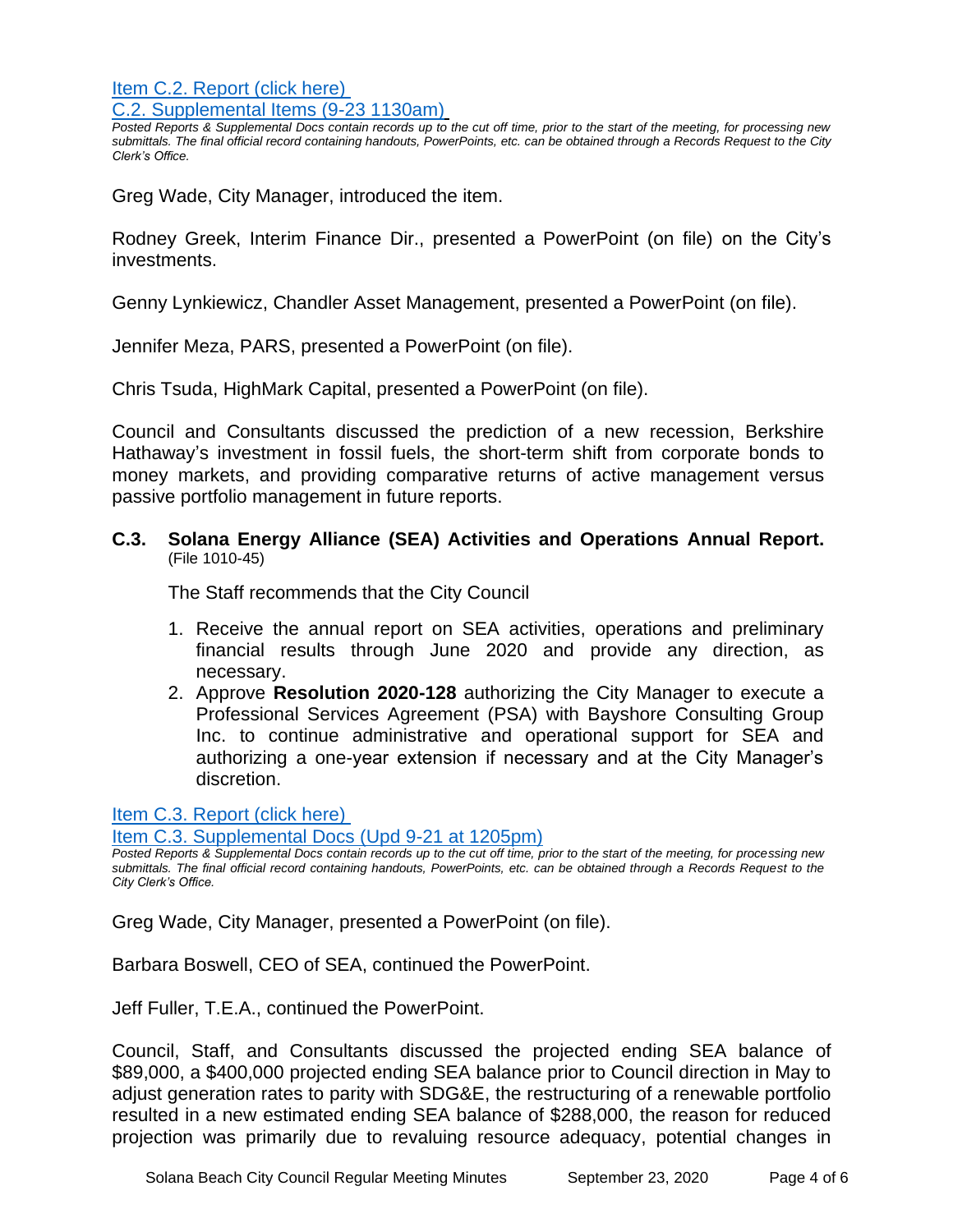generation rates and power charge indifference rate, the SEA provided rate savings to residents for the last two years the fact that SEA customers realized 100% greenhouse gas free energy for 2019, and meeting Climate Action Plan goals.

**Motion:** Moved by Councilmember Zito and second by Councilmember Becker to approve Staff recommendation. **Approved 5/0:** Ayes: Edson, Hegenauer, Becker, Harless, and Zito. Noes: None. Motion carried unanimously.

Lane Sharman commended the City Council for COVID relief assistance. He spoke about the SEA and the need for a greater understanding of procurement techniques with a professional organization, documenting how many metric tons of GHG emissions had been avoided relative to SDG&E during the year, substituting the resource adequacy proceeding instead of the micro grid proceeding, SEA's procurement which had allowed for 100% greenhouse gas free energy usage, and support for renewal of the Bayshore contract.

# **C.4. CARES Act Coronavirus Relief Fund (CRF) Community Assistance/Relief Program Options.** (File 0240-70)

The Staff recommends that the City Council

1. Discuss program options and provide direction to Staff on Community Assistance Grant Program guidelines and selection criteria.

#### Item C.4. Report (click here)

*Posted Reports & Supplemental Docs contain records up to the cut off time, prior to the start of the meeting, for processing new submittals. The final official record containing handouts, PowerPoints, etc. can be obtained through a Records Request to the City Clerk's Office.*

Greg Wade, City Manager, introduced the item.

Rimga Viskanta, Sr. Management Analyst, presented a PowerPoint (on file).

Council and Staff discussed rental assistance, food pantry events, difficulty in combining CDBG-CV funds with CRF monies, funding allocation, expenditure deadline, whether Staff or an outside non-profit organization could administer the program, and determining factors for eligibility including low income, minor children or those behind in rent since March.

**Motion:** Moved by Councilmember Zito and second by Mayor Edson to approve Staff recommendation and allocate the remaining CRF funds of approximately \$61,000 to establish a Rent Relief Program, preferably working with a local nonprofit for administration with parameters as outlined in the Staff Report to include targeting people behind on their rent with low income but who were current before COVID with grant amounts of up to \$2,500 but not more than their arrears, and that if there were more applicants than funds available that priority be given to those families with children in the school lunch program. **Approved 5/0:** Ayes: Edson, Hegenauer, Becker, Harless, and Zito. Noes: None. Motion carried unanimously.